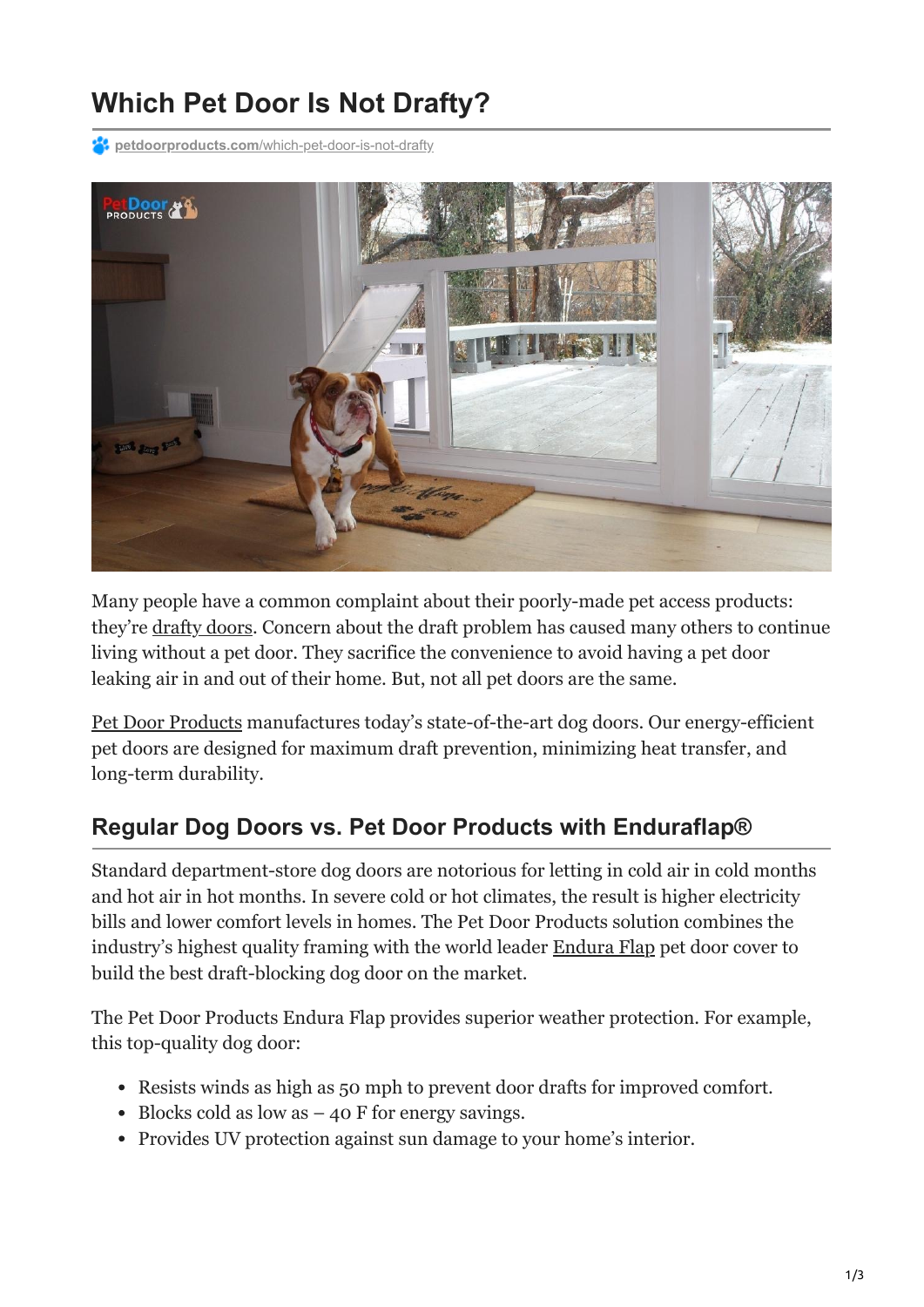The flap is engineered to stay tightly sealed even against strong winds, preventing drafts and driving rain from pushing inside through the pet door. But how can a simple pet entry unit of a high-durability frame and polyolefin polymer flap perform so much better than other dog doors?

#### **Innovative Design and Engineering**

Our dog door frames are engineered for superior performance and durability, and the Endura Flap cover is designed specifically to resist heat transfer from either side of the pet door to the other and prevent drafts.

[These combined features make the Pet Door Products' model the world's most energy](https://petdoorproducts.com/pros-and-cons-of-installing-a-dog-door/)efficient dog door available today:

| Insulation<br>Value:               | The sliding door glass panel is made from low-E glass, to prevent<br>direct sunlight from making your home hot inside in summer.            |
|------------------------------------|---------------------------------------------------------------------------------------------------------------------------------------------|
| Magnets:                           | The cover flap is lined with small magnets that stay in place and<br>keep the door closed in 50 mph winds for unmatched draft blocking.     |
| Double Flap:                       | An optional double flap pet door unit forms an insulative air pocket<br>between the outside and inside air, shielding against air leaks.    |
| Customizations:                    | Our pet door is one of few offering customizations in upgrades to<br>maximize protection against drafts and extreme temperatures.           |
| Low-E Glass<br><b>Slider Panel</b> | The low emissivity glass in the sliding door panel mount for your dog<br>door is today's most energy efficient glass for residential doors. |

### **How to Prevent Draft from Door**

Our uniquely efficient pet access units offer the best insulation value you can get for your home in a dog door product, but you might need even more weather protection, especially if you live in a severe climate region. You can upgrade your [Pet Door Products pet door](https://petdoorproducts.com/pros-and-cons-of-installing-a-dog-door/) for enhanced protection against drafts by using one or more of these options:

- Modify Magnet Strength: Options for varying magnet strength allow you to add magnets easily to increase seal strength as needed in rough weather.
- Add Weatherstripping: Apply *more* weatherstripping along the pet door edges to stop the most aggressive drafts from even the worst storms from compromising your comfort.
- Add a Draftstopper: Use extra magnets and weather stripping together for the ultimate insulation against drafts without interrupting your dog's free use of the pet door.
- Add a Locking Cover: The slide cover locks the pet door when you want to control your pet's access and it can also be used to shut down the opening in the worst weather.

## **Best Dog Door for Preventing Drafts – Pet Door Products**